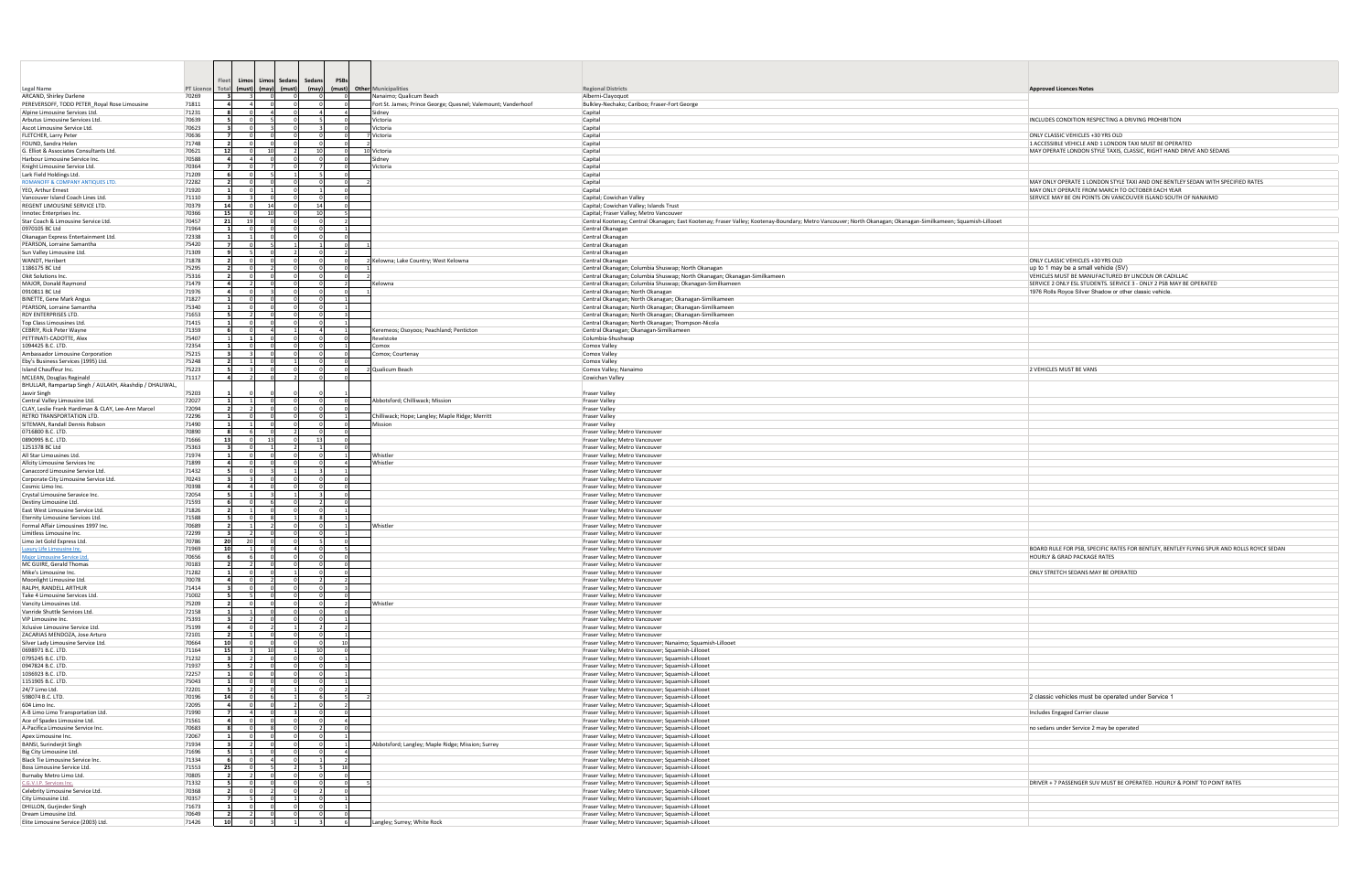| Exotic Limousine Service Ltd.                  | 71361 |                |                |                |            |                                                                             | Fraser Valley; Metro Vancouver; Squamish-Lillooet | 2 MUST BE PSB, 1 MUST BE A SEDAN                                            |
|------------------------------------------------|-------|----------------|----------------|----------------|------------|-----------------------------------------------------------------------------|---------------------------------------------------|-----------------------------------------------------------------------------|
| Experiencia Limousine Inc.                     | 70784 |                |                |                |            |                                                                             | Fraser Valley; Metro Vancouver; Squamish-Lillooet |                                                                             |
| Fabulous Limousine Service Inc.                | 71863 |                |                |                |            |                                                                             | Fraser Valley; Metro Vancouver; Squamish-Lillooet | APPROVED 1 LV, 4 PSB VEHICLES                                               |
| <b>First Season Transportation Inc</b>         | 72061 |                |                |                |            |                                                                             | Fraser Valley; Metro Vancouver; Squamish-Lillooet | POINT TO POINT RATES IN ADDITION TO BOARD RULE RATES                        |
| Four Season Limo Service Ltd                   | 71163 |                |                |                |            |                                                                             | Fraser Valley; Metro Vancouver; Squamish-Lillooet | POINT TO POINT RATES IN ADDITION TO BOARD RULE RATES                        |
| GORAYA, Rajwinder Singh                        | 71538 | $\overline{2}$ |                |                |            |                                                                             | Fraser Valley; Metro Vancouver; Squamish-Lillooet |                                                                             |
| Griffin Transportation Services Inc.           | 70988 | 14             | $\cap$<br>- 13 |                | - 11       |                                                                             | Fraser Valley; Metro Vancouver; Squamish-Lillooet | 1 MUST BE A SEDAN, UP TO A TOTAL OF 12 MAY BE SEDANS                        |
| Hylton Transportation Inc                      | 72393 |                |                |                |            |                                                                             | Fraser Valley; Metro Vancouver; Squamish-Lillooet |                                                                             |
| Infinity Limousine Inc.                        | 72177 | -21            |                |                |            |                                                                             | Fraser Valley; Metro Vancouver; Squamish-Lillooet |                                                                             |
|                                                | 72167 |                |                |                |            |                                                                             | Fraser Valley; Metro Vancouver; Squamish-Lillooet |                                                                             |
| Intralink Transportation Services Ltd.         |       |                |                |                |            |                                                                             |                                                   |                                                                             |
| King Limousine Services Inc.                   | 71816 |                |                |                |            |                                                                             | Fraser Valley; Metro Vancouver; Squamish-Lillooet |                                                                             |
| KJ Limousine Services Inc.                     | 72190 |                |                |                |            |                                                                             | Fraser Valley; Metro Vancouver; Squamish-Lillooet | 1 MUST BE WHEELCHAIR ACCESSIBLE VEHICLE                                     |
| Legacy Limousine Services Ltd.                 | 71616 | 11             | $\cap$         | $\Lambda$      |            |                                                                             | Fraser Valley; Metro Vancouver; Squamish-Lillooet | 4 MUST BE SEDANS, 2 MUST BE SUV VEHICLES                                    |
| MCDONALD, Hugh Robert Reginald                 | 71910 |                |                |                |            |                                                                             | Fraser Valley; Metro Vancouver; Squamish-Lillooet |                                                                             |
| Modern Limousine Ltd.                          | 71602 |                |                |                |            |                                                                             | Fraser Valley; Metro Vancouver; Squamish-Lillooet |                                                                             |
| Pacific Harmony Logistics Inc.                 | 70568 | $\overline{4}$ |                |                |            |                                                                             | Fraser Valley; Metro Vancouver; Squamish-Lillooet |                                                                             |
| Paramount Limousine Service Ltd.               | 70697 | 12             | 12             |                |            |                                                                             | Fraser Valley; Metro Vancouver; Squamish-Lillooet |                                                                             |
| PEARL INTERNATIONAL LIMOUSINE SERVICE LTD.     | 71270 | 20             | 17             |                |            | Sechelt                                                                     | Fraser Valley; Metro Vancouver; Squamish-Lillooet |                                                                             |
| PRINCESS LIMOUSINE LTD.                        | 72047 | $\overline{2}$ | $\Omega$       | $\Omega$       |            |                                                                             |                                                   |                                                                             |
|                                                |       |                |                |                |            |                                                                             | Fraser Valley; Metro Vancouver; Squamish-Lillooet |                                                                             |
| RED CARPET TRANSPORTATION INC.                 | 75241 |                |                |                |            |                                                                             | Fraser Valley; Metro Vancouver; Squamish-Lillooet |                                                                             |
| REGENCY LIMOUSINE INC.                         | 71258 |                |                |                |            |                                                                             | Fraser Valley; Metro Vancouver; Squamish-Lillooet |                                                                             |
| Royal Limousine Service Ltd.                   | 71267 | $\overline{7}$ |                |                |            |                                                                             | Fraser Valley; Metro Vancouver; Squamish-Lillooet | <b>SUVs MUST BE OPERATED</b>                                                |
| Royal Luxe Limos Ltd.                          | 75288 |                |                |                |            |                                                                             | Fraser Valley; Metro Vancouver; Squamish-Lillooet |                                                                             |
| SCHLIEPER, Gunter Lothar                       | 71153 |                |                |                |            |                                                                             | Fraser Valley; Metro Vancouver; Squamish-Lillooet |                                                                             |
| Silverstar Limousine Service Ltd.              | 71022 | 15             |                |                |            |                                                                             | Fraser Valley; Metro Vancouver; Squamish-Lillooet |                                                                             |
| Time Limousine Service Ltd.                    | 70108 | 21<br>14       |                |                |            |                                                                             | Fraser Valley; Metro Vancouver; Squamish-Lillooet |                                                                             |
| Timeline Limousine & Driver Services Ltd.      | 71383 | $\mathbf{q}$   |                |                |            |                                                                             | Fraser Valley; Metro Vancouver; Squamish-Lillooet |                                                                             |
| Ultimate Limo 4 You Ltd.                       | 70455 | 13             |                |                |            |                                                                             | Fraser Valley; Metro Vancouver; Squamish-Lillooet | 2 Sedans must be more than 30 years old                                     |
|                                                |       |                |                |                |            |                                                                             |                                                   |                                                                             |
| Urban Limousine Services LTD.                  | 71525 |                |                |                |            |                                                                             | Fraser Valley; Metro Vancouver; Squamish-Lillooet |                                                                             |
| VIP Whistler Transportation Ltd.               | 72005 | -81            |                |                |            |                                                                             | Fraser Valley; Metro Vancouver; Squamish-Lillooet |                                                                             |
| West Coast Limousines Inc.                     | 71491 | -81            |                |                |            |                                                                             | Fraser Valley; Metro Vancouver; Squamish-Lillooet |                                                                             |
| Westcoast Luxury Coachlines Ltd.               | 75236 |                |                |                |            |                                                                             | Fraser Valley; Metro Vancouver; Squamish-Lillooet |                                                                             |
| Z's Limo Service (ZLS) Ltd.                    | 71201 |                |                |                |            |                                                                             | Fraser Valley; Metro Vancouver; Squamish-Lillooet |                                                                             |
| PEREVERSOFF, TODD PETER Paxton Shuttle         | 71468 |                |                |                |            | Prince George                                                               | Fraser-Fort George                                | Service 1 only to children, Service 3 only PSB may be operated              |
| Sweet Dreams Limousine Co. Inc                 | 71392 |                |                |                |            | Prince George                                                               | Fraser-Fort George                                |                                                                             |
| K. Fraser Transportation Ltd.                  | 75111 | $\mathbf{a}$   |                |                |            | /ictoria                                                                    | <b>Islands Trust</b>                              |                                                                             |
|                                                | 70478 |                |                |                |            |                                                                             |                                                   |                                                                             |
| TAYLOR, David Allen                            |       |                |                |                |            |                                                                             | Islands Trust                                     |                                                                             |
| North Coast Transportation ACTA-Inc.           | 72040 | $\overline{2}$ |                |                |            | Kitimat; Prince Rupert; Terrace                                             | Kitimat-Stikine                                   |                                                                             |
| FEDORAK, Steven Craig                          | 71245 | $\overline{4}$ |                |                |            | Montrose                                                                    | Kootenay-Boundary                                 | 2 PSB MAY BE OPERATED UNDER SERVICE 2                                       |
| 0796394 B.C. Ltd.                              | 75307 | 10             |                |                |            | Burnaby: North Vancouver: Richmond: Vancouver: West Vancouver               | Metro Vancouve                                    |                                                                             |
| 632226 B.C. LTD.                               | 70821 | 22             |                |                |            | Vancouver                                                                   | Metro Vancouver                                   | IF CONTRACT WITH YVR IS IN PLACE, FLEET INCREASED TO 51 INCLUDING 12 SEDANS |
| Absolute Styling Limousine Ltd.                | 72076 |                |                |                |            | Vancouver                                                                   | Metro Vancouver                                   |                                                                             |
| All In Limousines Corporation                  | 71901 |                |                |                |            | Whistler                                                                    | Metro Vancouve                                    |                                                                             |
| Boardroom Limousine Ltd.                       | 70432 | $\overline{2}$ |                |                |            |                                                                             | Metro Vancouver                                   |                                                                             |
| Cantrip (Canada) Company Limited               | 72064 |                |                |                |            |                                                                             | Metro Vancouver                                   |                                                                             |
| Canusa Limos Ltd.                              | 71584 |                |                |                |            |                                                                             | Metro Vancouver                                   |                                                                             |
|                                                |       |                | $\Omega$       | $\overline{2}$ |            |                                                                             |                                                   |                                                                             |
| CICIERSKI, David Peter                         | 75326 | $\overline{2}$ |                |                |            | Langley; Surrey; White Rock                                                 | Metro Vancouver                                   |                                                                             |
| City Star Limousine Service Ltd.               | 75339 |                |                |                |            |                                                                             | Metro Vancouver                                   |                                                                             |
| DHALIWAL, Jasbir Singh                         | 71674 |                |                |                |            | Delta; Richmond; Surrey                                                     | Metro Vancouver                                   |                                                                             |
| Excel Limousine Service Ltd.                   | 71149 | 12             |                |                |            |                                                                             | Metro Vancouver                                   | 1 MUST BE SUV                                                               |
| JOSEPH, Adrian Philip                          | 71025 |                |                |                |            | North Vancouver                                                             | Metro Vancouver                                   | 1 CLASSIC & 1 CLASSIC REPLICA MUST BE OPERATED                              |
| Kwik Kab.Com Corp.                             | 72110 |                |                |                |            | Chilliwack; Maple Ridge; Mission; Whistler                                  | Metro Vancouver                                   | CLASSIC VEHICLES MAY BE OPERATED UNDER SERVICE 1                            |
| Lower Mainland Holdings Ltd.                   | 71039 | 4              |                |                |            |                                                                             | Metro Vancouver                                   |                                                                             |
| Mack Limousine Service Ltd.                    | 70594 |                |                |                |            |                                                                             | Metro Vancouver                                   |                                                                             |
| MARCHETTI, Bernard David                       | 75216 |                | $\Omega$       |                |            |                                                                             | Metro Vancouver                                   |                                                                             |
|                                                |       | $\overline{a}$ |                |                |            |                                                                             |                                                   |                                                                             |
| MOTTAGHIAN, Bagher                             | 71548 |                |                |                |            | North Vancouver; West Vancouver                                             | Metro Vancouve                                    |                                                                             |
| Northstar Limousine Ltd.                       | 71744 |                |                |                |            | Delta; Langley; Surrey; White Rock                                          | Metro Vancouver                                   |                                                                             |
| OSEMUDIAMEN, David Emmanuel                    | 75187 |                |                | $\Omega$       |            | Surrey                                                                      | Metro Vancouver                                   |                                                                             |
| <b>OXENBURY, Brooke Donald</b>                 | 71288 |                |                |                |            | Vancouver                                                                   | Metro Vancouve                                    | HOURLY AND DAILY RATES                                                      |
| <b>Presidential Limousines Ltd.</b>            | 72269 | $\overline{a}$ |                |                |            |                                                                             | Metro Vancouver                                   | 2 BENTLEY MAY BE OPERATED AND 3 PSB MAY BE OPERATED                         |
| Star Limousine Service Ltd.                    | 70149 | 24<br>13       | 11             |                |            |                                                                             | Metro Vancouver                                   |                                                                             |
| TSD Holding Inc.                               | 72169 | $\overline{2}$ |                |                |            | Delta; Richmond; Surrey; Vancouver                                          | Metro Vancouve                                    |                                                                             |
| Top Hat Bus Charter & Shuttle (Vancouver) Ltd. | 70590 | $\overline{a}$ |                |                |            |                                                                             | Metro Vancouver                                   |                                                                             |
| Trip Services Ltd.                             | 75019 |                |                | $\Omega$       |            |                                                                             | Metro Vancouver                                   |                                                                             |
| V.I.G. Ventures Ltd.                           | 75175 |                |                |                |            | ancouver                                                                    | Metro Vancouver                                   |                                                                             |
|                                                | 75164 |                |                |                |            |                                                                             | Metro Vancouver                                   |                                                                             |
| Vancity Concierge Ltd.                         |       |                |                |                |            | Surrey                                                                      |                                                   |                                                                             |
| 0835739 B.C. LTD.                              | 71803 | 14             | 11             |                |            |                                                                             | Metro Vancouver; Squamish-Lillooet                |                                                                             |
| Auto Hoff Service & Repair Ltd.                | 70105 | 11             |                |                |            |                                                                             | Metro Vancouver; Squamish-Lillooet                | 1 Sedan Rolls Royce +20 years old may be operated                           |
| <b>Business Class Limousines Ltd</b>           | 71646 | $\overline{a}$ |                |                |            |                                                                             | Metro Vancouver; Squamish-Lillooet                | 1 PSB MAY BE OPERATED                                                       |
| DRIGICS, Michael Thomas                        | 72333 |                |                | $\cap$         |            |                                                                             | Metro Vancouver; Squamish-Lillooet                |                                                                             |
| Luxury Transport Inc.                          | 71060 | 15             | 11<br>$\Omega$ | $\overline{4}$ | - 11       |                                                                             | Metro Vancouver; Squamish-Lillooet                |                                                                             |
| Mountain Adventures Ltd.                       | 70591 | - 91           |                | $\Omega$       |            | Squamish; Vancouver; Whistler                                               | Metro Vancouver; Squamish-Lillooet                |                                                                             |
| MTL Limousine Service Inc.                     | 71945 | $\overline{2}$ |                |                |            | Burnaby; Delta; Richmond; Squamish; Surrey; Vancouver; Whistler; White Rock | Metro Vancouver; Squamish-Lillooet                |                                                                             |
| SHERWOOD, Julie Gabriella                      | 72049 | - 51           | $\cap$         | $\Omega$       |            |                                                                             | Metro Vancouver; Squamish-Lillooet                |                                                                             |
| Coastal Limo & Tour Co. Ltd.                   | 72209 |                |                |                |            |                                                                             | Nanaimo                                           |                                                                             |
| JONES, Leah Marie                              | 72014 |                |                |                |            | Nanaimo; Parksville; Qualicum Beach                                         | Nanaimo                                           |                                                                             |
|                                                |       |                |                |                |            |                                                                             |                                                   |                                                                             |
| BURNS, Jame / BURNS, Francis John              | 75159 |                |                |                |            | Prince Rupert                                                               | North Coast                                       |                                                                             |
| GRISTWOOD, James William                       | 72117 |                |                |                |            | Kitimat; Prince Rupert; Smithers; Terrace                                   | North Coast                                       | Crew transport rates for Service 2 only                                     |
| DIXON, Edison                                  | 75160 |                |                |                |            | Armstrong; Enderby; Vernon                                                  | North Okanagan                                    |                                                                             |
| 0889887 BC Ltd                                 | 71948 | -51            |                | $\Omega$       |            | Oliver; Osoyoos                                                             | Okanagan-Similkameen                              | 1 must be a 6-8 passenger car, 1 must be a passenger van                    |
| Arabellsoft Inc.                               | 75293 |                |                |                |            |                                                                             | Thompson-Nicola                                   | Must be Electric vehicle                                                    |
| First Class Limo Service (2013) Ltd.           | 75008 |                |                | $\Omega$       |            | Kamloops                                                                    | Thompson-Nicola                                   |                                                                             |
| Kamloops Limousine Ltd.                        | 71788 | $\overline{2}$ | $\overline{z}$ | $\Omega$       |            | Kamloops                                                                    | Thompson-Nicola                                   |                                                                             |
| LEVIN, Joshua Thomas/LITTLE, Cynthia Yvonne    | 75218 |                |                |                |            |                                                                             | Thompson-Nicola                                   |                                                                             |
| Merritt Cabs Ltd.                              | 70425 |                |                |                |            | Merritt                                                                     | Thompson-Nicola                                   |                                                                             |
|                                                |       |                |                |                |            |                                                                             |                                                   |                                                                             |
| Why Drive Cabs Ltd.                            | 72074 |                |                |                |            |                                                                             | Thompson-Nicola                                   |                                                                             |
|                                                |       |                |                |                |            |                                                                             |                                                   |                                                                             |
|                                                |       | 232            | 338            | 74             | 269<br>206 | 65                                                                          |                                                   |                                                                             |

| 2 MUST BE PSB, 1 MUST BE A SEDAN                                                     |
|--------------------------------------------------------------------------------------|
|                                                                                      |
| APPROVED 1 LV, 4 PSB VEHICLES                                                        |
| POINT TO POINT RATES IN ADDITION TO BOARD RULE RATES                                 |
| POINT TO POINT RATES IN ADDITION TO BOARD RULE RATES                                 |
| 1 MUST BE A SEDAN, UP TO A TOTAL OF 12 MAY BE SEDANS                                 |
|                                                                                      |
|                                                                                      |
|                                                                                      |
|                                                                                      |
| 1 MUST BE WHEELCHAIR ACCESSIBLE VEHICLE                                              |
| 4 MUST BE SEDANS, 2 MUST BE SUV VEHICLES                                             |
|                                                                                      |
|                                                                                      |
|                                                                                      |
|                                                                                      |
|                                                                                      |
|                                                                                      |
|                                                                                      |
| SUVs MUST BE OPERATED                                                                |
|                                                                                      |
|                                                                                      |
|                                                                                      |
|                                                                                      |
| 2 Sedans must be more than 30 years old                                              |
|                                                                                      |
|                                                                                      |
|                                                                                      |
|                                                                                      |
| Service 1 only to children, Service 3 only PSB may be operated                       |
|                                                                                      |
|                                                                                      |
|                                                                                      |
|                                                                                      |
| 2 PSB MAY BE OPERATED UNDER SERVICE 2                                                |
|                                                                                      |
| IF CONTRACT WITH YVR IS IN PLACE, FLEET INCREASED TO 51 INCLUDING 12 SEDANS          |
|                                                                                      |
|                                                                                      |
|                                                                                      |
|                                                                                      |
|                                                                                      |
|                                                                                      |
|                                                                                      |
|                                                                                      |
| 1 MUST BE SUV                                                                        |
| 1 CLASSIC & 1 CLASSIC REPLICA MUST BE OPERATED                                       |
| CLASSIC VEHICLES MAY BE OPERATED UNDER SERVICE 1                                     |
|                                                                                      |
|                                                                                      |
|                                                                                      |
|                                                                                      |
|                                                                                      |
| HOURLY AND DAILY RATES                                                               |
| 2 BENTLEY MAY BE OPERATED AND 3 PSB MAY BE OPERATED                                  |
|                                                                                      |
|                                                                                      |
|                                                                                      |
|                                                                                      |
|                                                                                      |
|                                                                                      |
| 1 Sedan Rolls Royce +20 years old may be operated                                    |
| 1 PSB MAY BE OPERATED                                                                |
|                                                                                      |
|                                                                                      |
|                                                                                      |
|                                                                                      |
|                                                                                      |
|                                                                                      |
|                                                                                      |
| Crew transport rates for Service 2 only                                              |
|                                                                                      |
| 1 must be a 6-8 passenger car, 1 must be a passenger van<br>Must be Electric vehicle |
|                                                                                      |
|                                                                                      |
|                                                                                      |
|                                                                                      |
|                                                                                      |